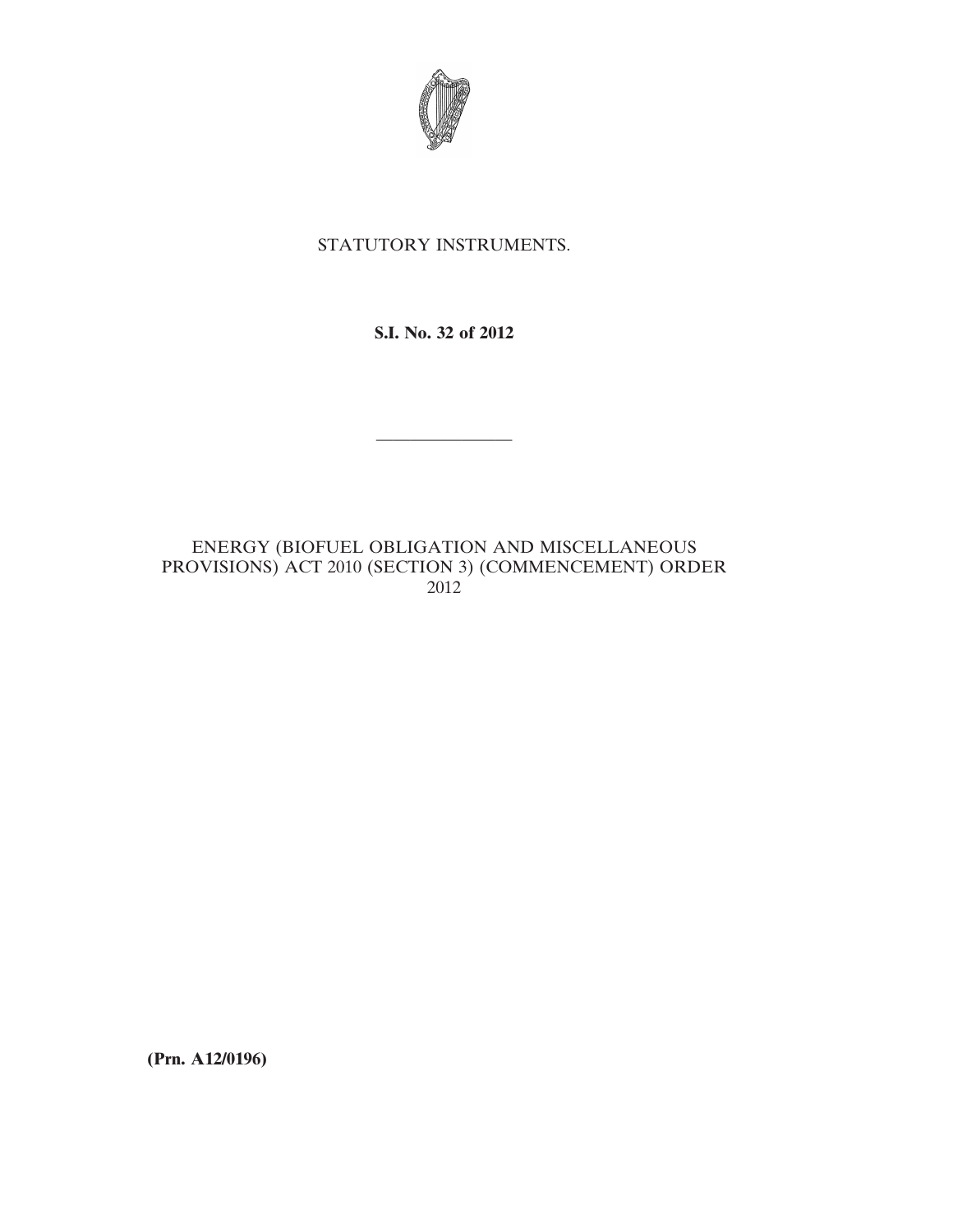## ENERGY (BIOFUEL OBLIGATION AND MISCELLANEOUS PROVISIONS) ACT 2010 (SECTION 3) (COMMENCEMENT) ORDER 2012

I, PAT RABBITTE, Minister for Communications, Energy and Natural Resources, in exercise of the powers conferred on me by section 1(2) of the Energy (Biofuel Obligation and Miscellaneous Provisions) Act 2010 (No. 11 of 2010), hereby order as follows:

1. This Order may be cited as the Energy (Biofuel Obligation and Miscellaneous Provisions) Act 2010 (Section 3) (Commencement) Order 2012.

2. In this Order "Act of 2010" means the Energy (Biofuel Obligation and Miscellaneous Provisions) Act 2010 (No. 11 of 2010).

3. The 2nd day of February 2012 is appointed as the day on which, subject to Article 4, section 3 (in so far as it is not already in operation) of the Act of 2010 comes into operation.

4. Article 3 does not apply to section 3 of the Act of 2010 in so far as that section relates to the insertion of section 44X into the National Oil Reserves Agency Act 2007 (No. 7 of 2007).



GIVEN under my Official Seal, 2 February 2012.

> PAT RABBITTE, Minister for Communications, Energy and Natural Resources.

*Notice of the making of this Statutory Instrument was published in "Iris Oifigiúil" of* 7*th February*, 2012.